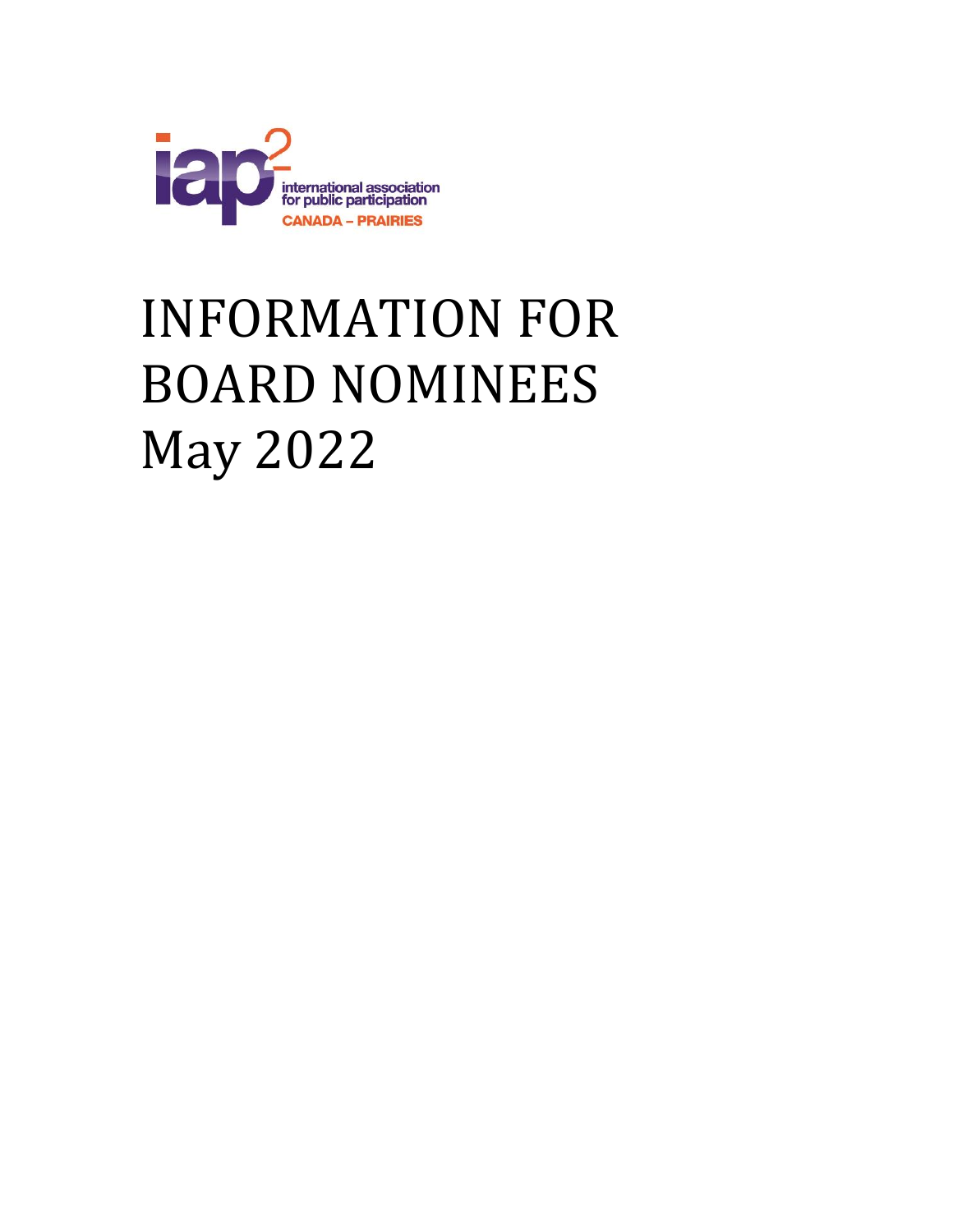# **IAP2 Prairies Chapter Call for Board of Directors – Self-Nomination Package**

This is an information package for persons who are considering self- nomination for election to the IAP2 Prairies Chapter Board of Directors.

# **About the Board**

The Board of Directors has authority for the Prairies Chapter of IAP2 Canada. As a member of the Board, a Director acts in a position of trust for the Chapter and is responsible for effective governance of the organization. Directors have authority only as a Board. They have no individual authority.

The Board of Directors is elected by and accountable to the Prairies Chapter membership through regular communication of chapter programming and activities.

The Board of Directors consists of a President, Vice-President, Chapter Liaison, Secretary, Treasurer, and up to eight Members-at-Large for a total of 13 possible board members. One board position will be held for representation by each province in the region (Saskatchewan, Manitoba and Northwest Ontario).

## **Board Commitments and Requirements**

Board of Directors to the Prairies Chapter of IAP2 Canada shall be elected and will serve a term of two (2) years. Elected Directors may stand for re-election.

Positions of individuals elected to the Board will be decided amongst the Board once elected.

Requirements of the Prairies Chapter Board of Directors include:

- Commitment to the work of IAP2 Canada and the Prairies Chapter;
- Promotion of the objectives of IAP2 Canada and the Prairies Chapter;
- Regular attendance at Board of Director meetings (Board meetings are held once a month via conference call or video call over the noon hour);
- Leadership, support of and/or participation in all other general aspects of Chapter operations including but not limited to: i) planning and delivery of events (virtual, and in-person when able); ii) membership recruiting and communications; iii) partnership development; iv) fundraising;
- Develop and adhere to governance and operational procedures as required;
- Declaration of any conflict of interest as soon as it occurs. The interests of the Chapter must outweigh personal interests;
- Be a member in good standing of IAP2.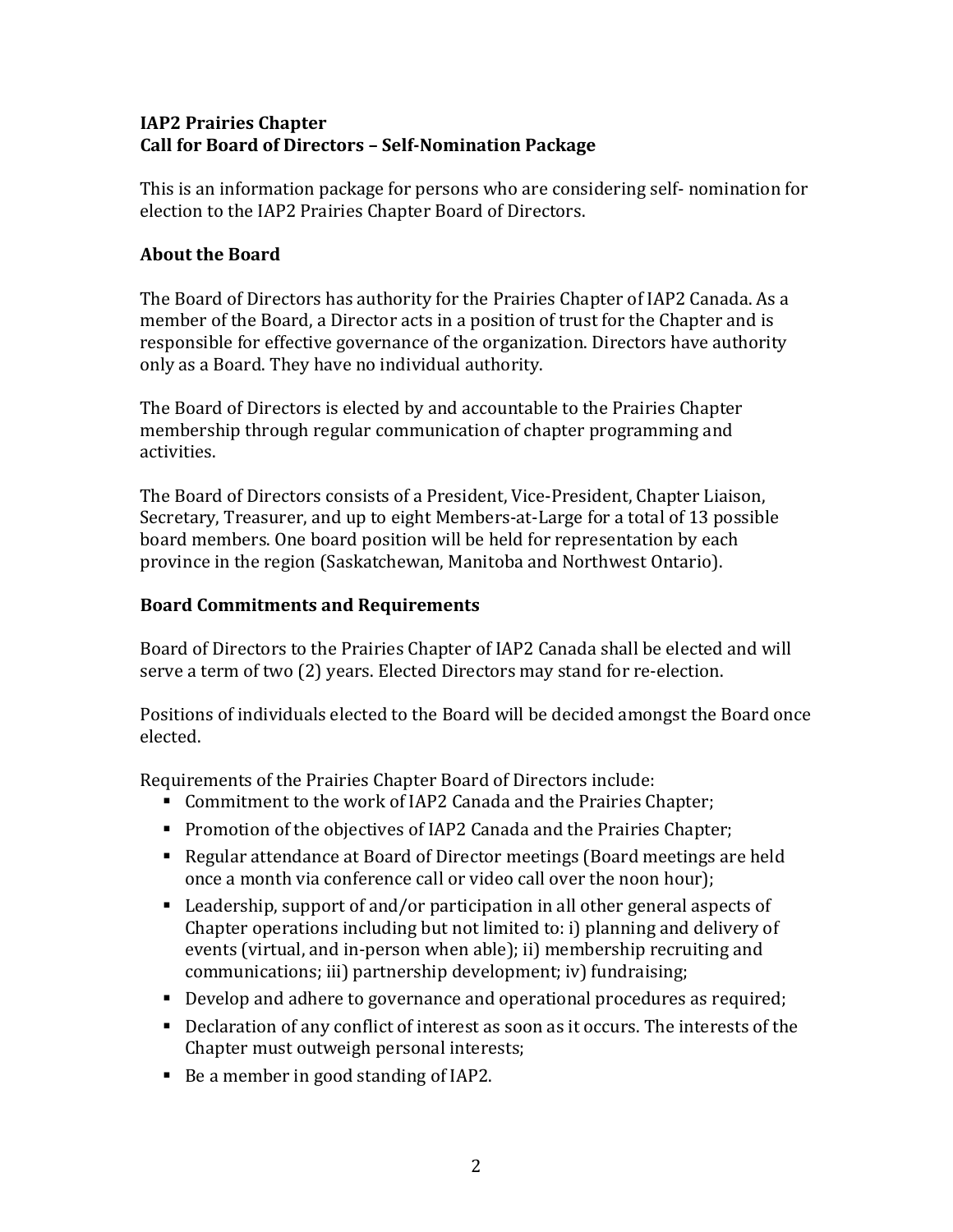#### **Nominations Process**

Persons wishing to nominate or accept nomination for the Board of Directors to the Prairies Chapter of IAP2 Canada should submit a completed self-nomination form (see Appendix A) **before the deadline of Monday, June 6, 2022** to: [prairies@iap2canada.ca.](mailto:prairies@iap2canada.ca) We will confirm receipt of all submissions.

#### **Timeline**

Call for self-nominations: May 6-June 6, 2022 Voting (if needed): June 8 to June 20, 2022 Announcement at AGM: June 23, 2022 details TBD (More information to come)

Questions regarding this document or the nominations and elections process should be directed to the Elections Committee via [prairies@iap2canada.ca.](mailto:prairies@iap2canada.ca)

Sincerely,

#### **Elections Committee**

Katie Suek, Board President Leanne Jarocki, Board Member Colleen McMahon, Board Member